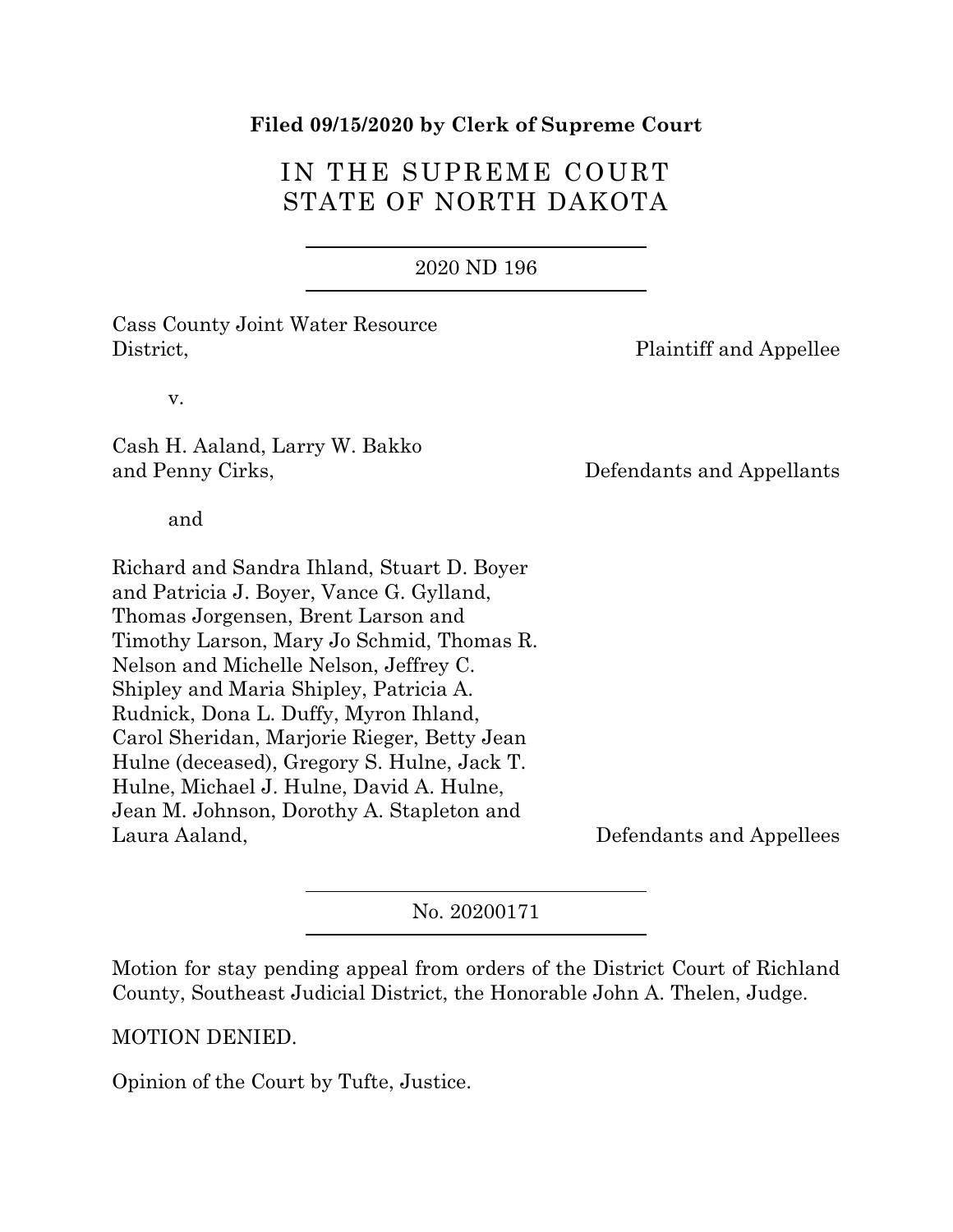Rob A. Stefonowicz, Minneapolis, Minnesota, for plaintiff and appellee.

Jennifer A. Braun, Fargo, North Dakota, for defendants and appellants.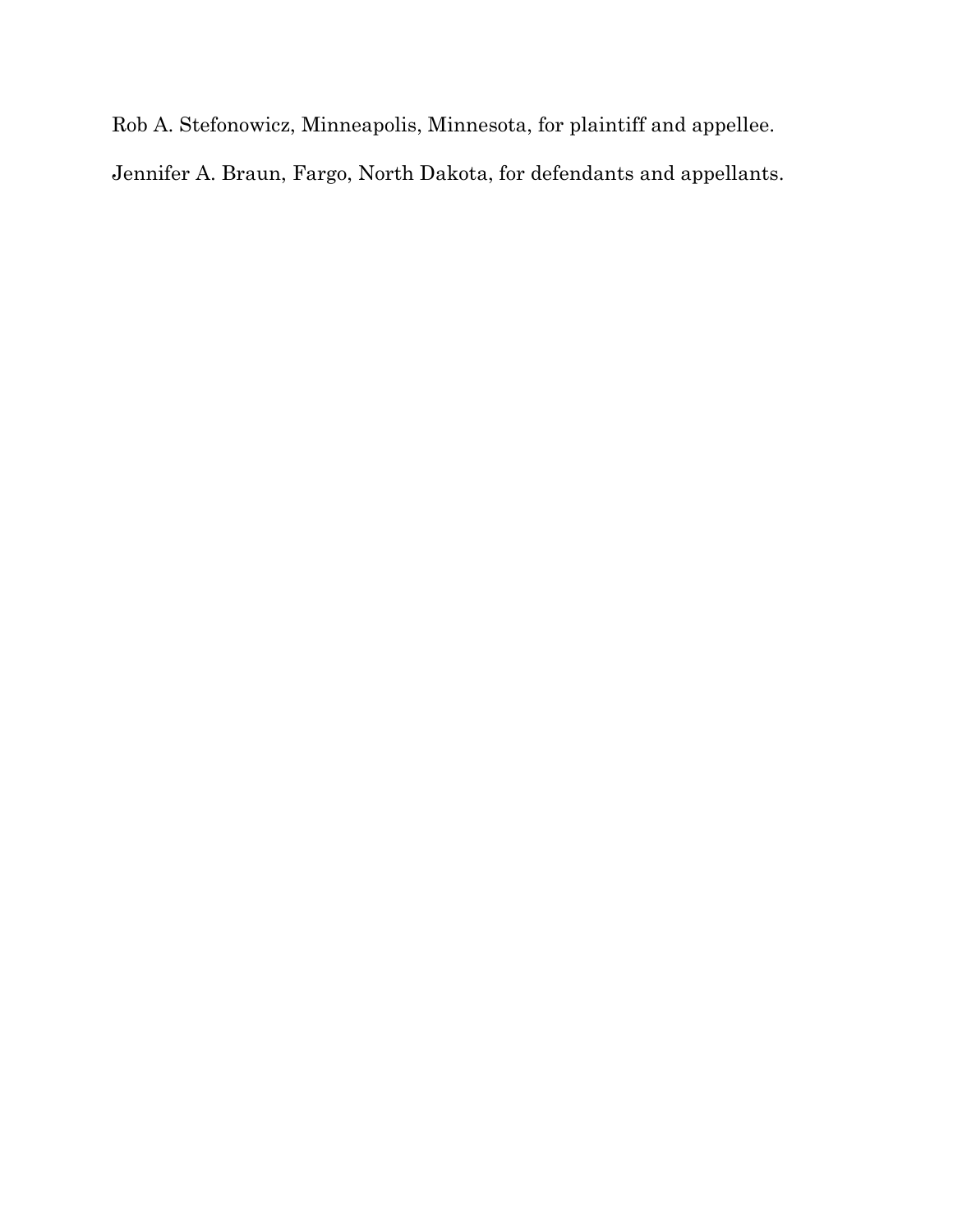# **Cass County Joint Water Resource District v. Aaland No. 20200171**

## **Tufte, Justice.**

[¶1] Cash Aaland, Larry Bakko, and Penny Cirks (the "Landowners") move to stay, pending appeal, the district court's orders granting the Cass County Joint Water Resource District (the "District") a right of entry onto their properties. The motion to stay is denied.

I

[¶2] In September and December 2019, the District contacted the Landowners seeking easements on their properties to conduct long-term monitoring for the Fargo-Moorhead Flood Diversion Project (the "Project"). After the District failed to obtain these easements, it applied for a permit to enter the Landowners' properties to monitor environmental impacts in connection with the Project through December 2021. The application provides that access to the Landowners' properties is necessary to conduct examinations, surveys, and mapping, including geomorphic examinations requiring installation of survey monuments on certain properties. The Landowners opposed the District's application.

[¶3] After two hearings, the district court granted the application allowing the District entry onto the Landowners' properties through December 2021. Aaland and Bakko moved the district court for a stay pending appeal before this Court. The district court denied their motion.

## II

[¶4] Under Rule 8, N.D.R.App.P., we have the authority to grant a stay pending appeal. We consider four criteria when deciding whether to grant an application for a stay: 1) a strong showing that the appellant is likely to succeed on appeal; 2) that unless the stay is granted, the appellant will suffer irreparable injury; 3) that no substantial harm will come to any party by reason of the issuance of the stay; and 4) that granting the stay will do no harm to the public interest. *Bergstrom v. Bergstrom*, 271 N.W.2d 546, 549 (N.D. 1978).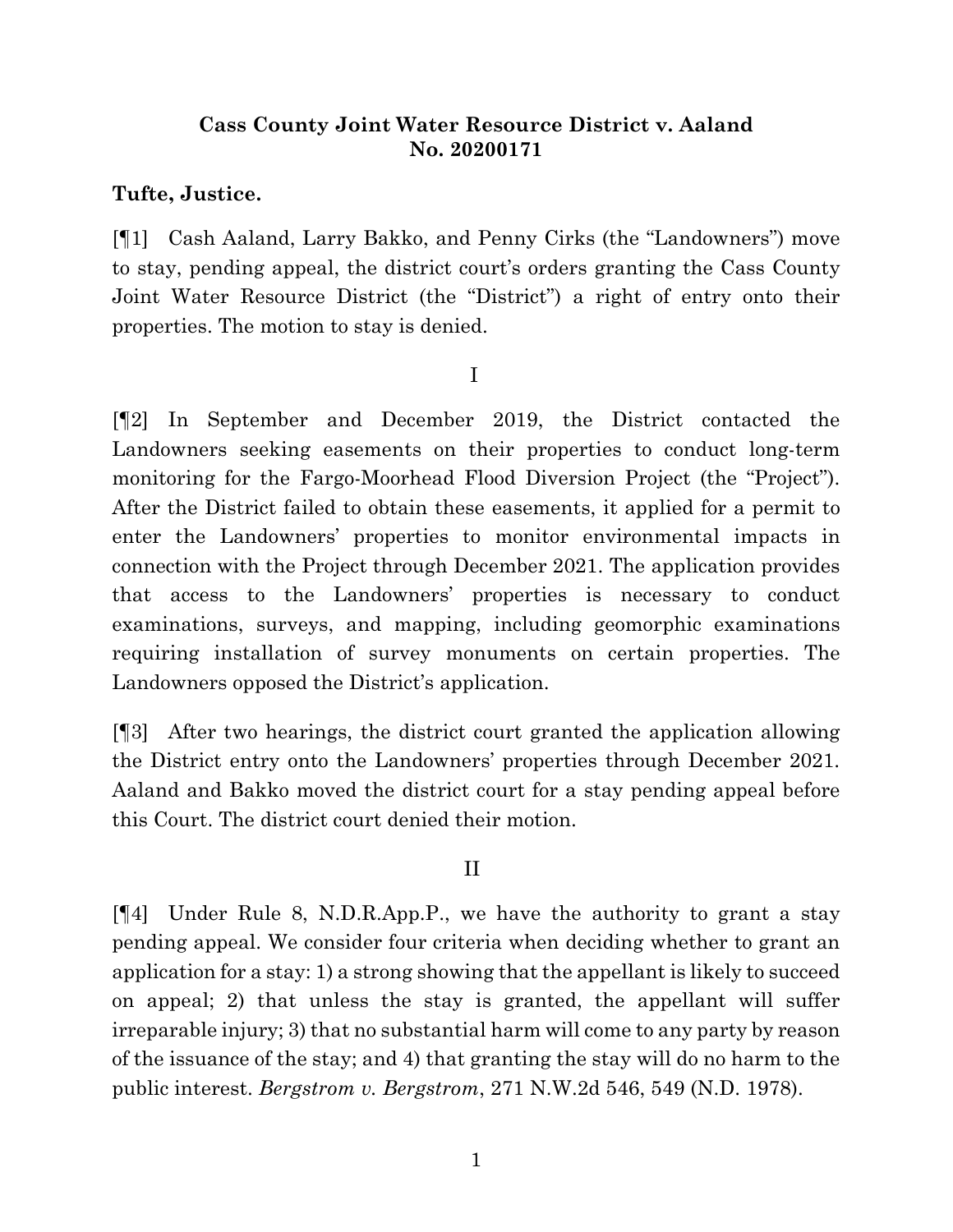[¶5] The Landowners argue that without a stay they will suffer irreparable injury. They contend a stay is necessary "to preserve the rights of the parties and to prevent the [District] from taking [their] property rights in the interim in an attempt to render the controversy moot." Specifically, the Landowners claim the District will deprive them of their rights to possess, use, and dispose of their properties, and to exclude others from entering their properties. The Landowners rely on *Estate of Shubert* for the proposition that we have "long recognized the failure to obtain a stay may moot issues raised on appeal." *See In re Estate of Shubert*, 2013 ND 215, ¶ 17, 839 N.W.2d 811. But the Landowners are not without an adequate remedy. They could bring an inverse condemnation action against the District to obtain money damages for any temporary or permanent taking. *See Aasmundstad v. State*, 2008 ND 206, ¶ 15, 763 N.W.2d 748 (stating that "[i]nverse condemnation actions are a property owner's remedy, exercised when a public entity has taken or damaged the owner's property for a public use without the public entity's having brought an eminent domain proceeding"). Thus, the Landowners will not suffer irreparable injury if a stay is denied.

[¶6] The third criteria is whether substantial harm will come to any party by reason of the issuance of the stay. The Landowners argue that because the District is enjoined from beginning construction on the Project by the United States District Court for the District of Minnesota and it lacks certain permits to proceed with construction, no substantial harm will come to any party by granting a stay. The District argues it would suffer substantial harm if a stay is granted because surveys must be completed to advance the Project, and the inability to enter the properties would delay this process. We agree with the District that a stay could delay the Project. Additionally, the United States District Court for the District of Minnesota modified the preliminary injunction, as the Landowners noted, to allow construction to continue in nonwaterways in North Dakota, and non-construction design and mitigation work in North Dakota and Minnesota. *See Richland/Wilkin Joint Powers Auth. v. United States Army Corps of Engineers*, No. 13-cv-2262, 2019 WL 1516934, at 6 (D. Minn. Apr. 8, 2019). Although the Landowners advised the Court that the issuance of the permits is being litigated, we conclude that even if immediate construction is impractical, the District's other project tasks of